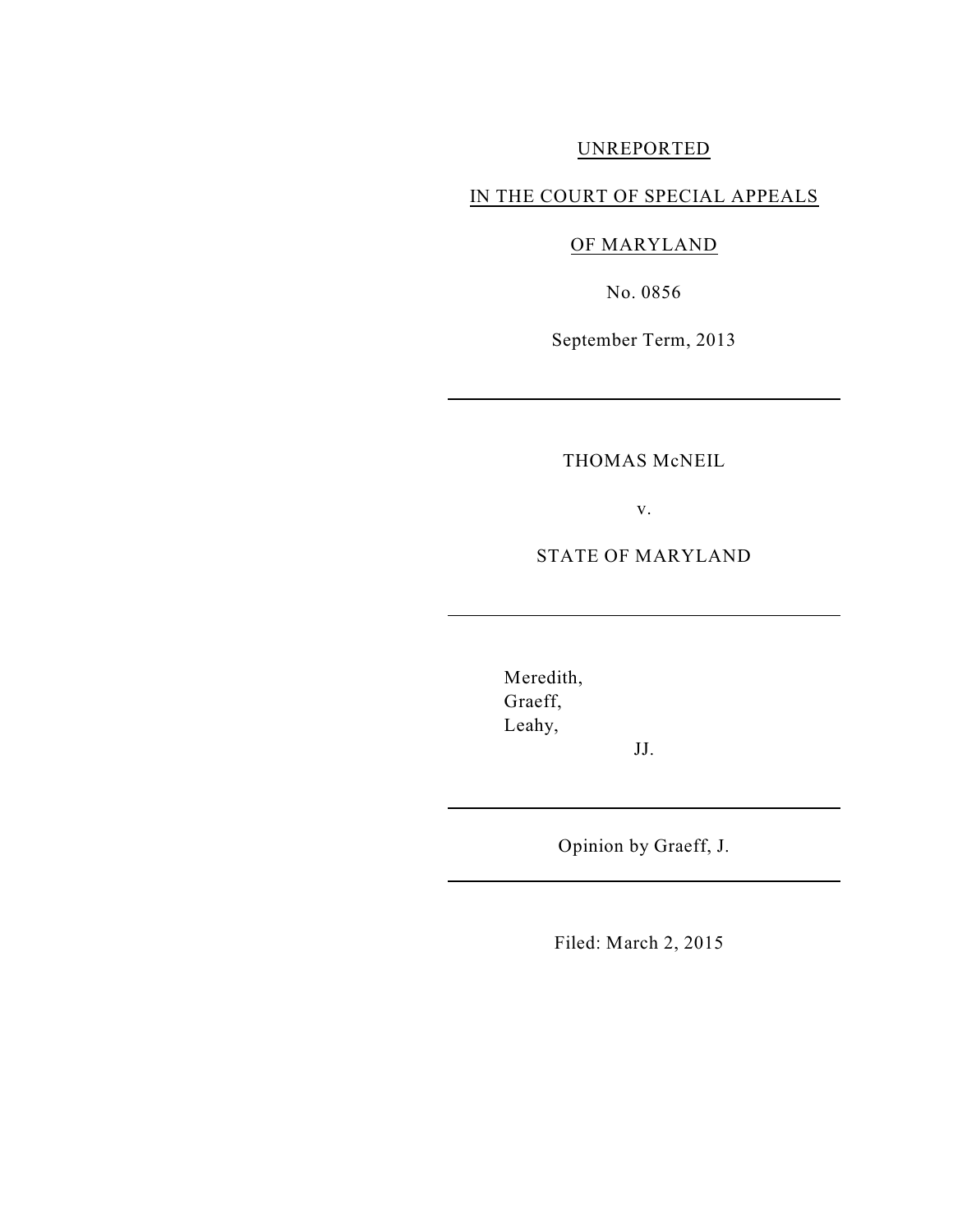Thomas McNeil, appellant, was convicted by a jury in the Circuit Court for Baltimore City of distribution of a controlled dangerous substance (CDS), possession of CDS with intent to distribute, and possession of  $CDS$ .<sup>1</sup> The court imposed the following sentences: 25 years without the possibility of parole for the conviction of distribution of CDS; and 25 years, concurrent, without the possibility of parole, for the conviction of possession of CDS with intent to distribute. 2

On appeal, appellant presents the following three questions for our review:

- 1. Did the circuit court abuse its discretion in denying appellant's request for a continuance, and thereafter err in granting the State's motion *in limine* to preclude examination of a law enforcement witness on an unrelated investigation?
- 2. Did the circuit court err in imposing two separate sentences of 25 years without the possibility of parole?
- 3. Did the circuit court err in failing to merge appellant's conviction for possession of a controlled dangerous substance with the intent to distribute into his conviction for distribution of a controlled dangerous substance for sentencing purposes?

For the reasons set forth below, we agree that the court erred in imposing two separate sentences of 25 years without parole. Accordingly, we shall vacate the sentences for distribution of CDS and possession of CDS and remand for resentencing. Otherwise, we shall affirm the judgments of the circuit court.

 $^1$  Appellant was tried jointly with Derrick Vaughan, who was acquitted of all charges.

 $2$  The court merged the possession conviction into the possession with intent to distribute conviction for sentencing purposes.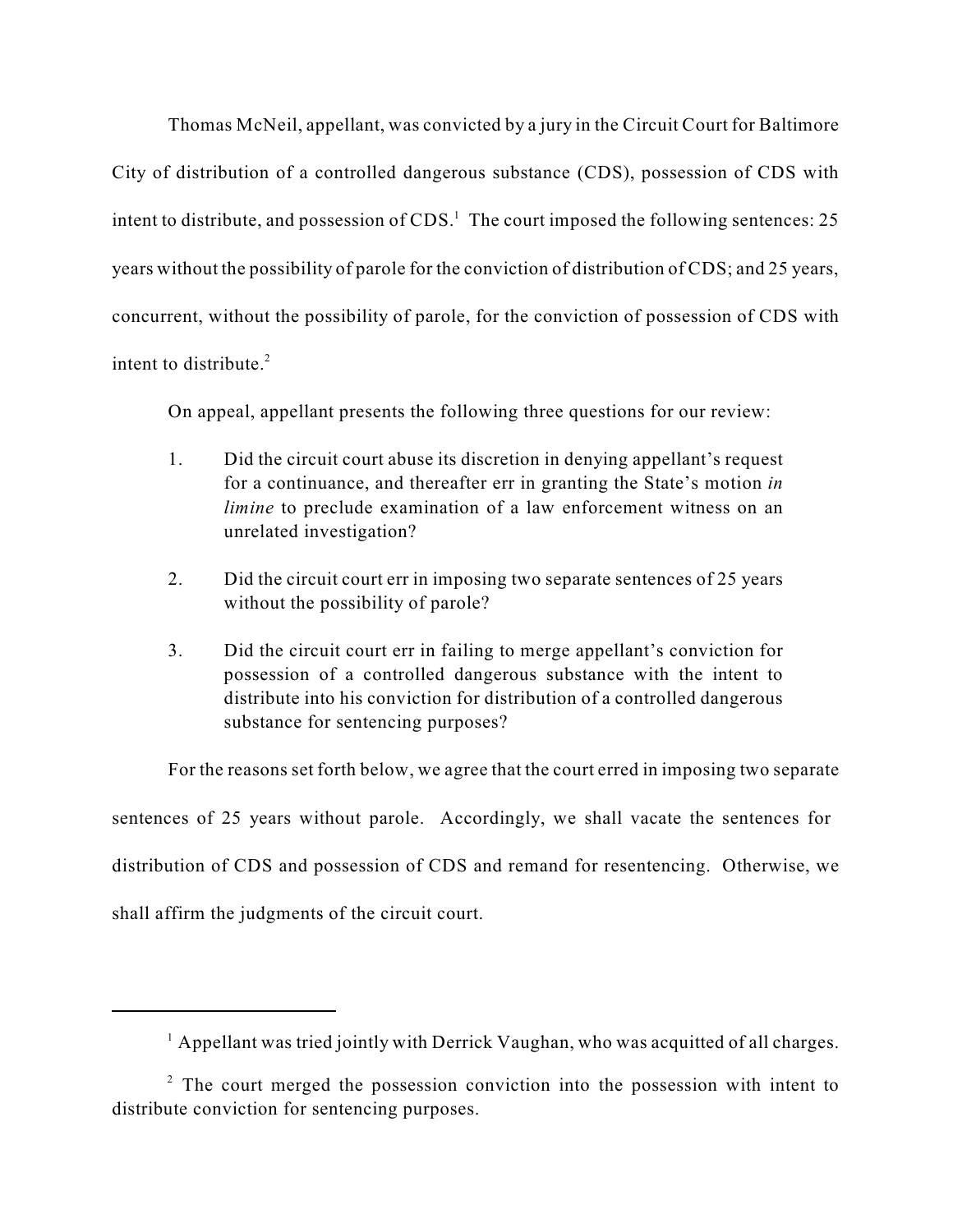#### **FACTUAL AND PROCEDURAL BACKGROUND**

On December 22, 2011, at approximately 3:00 p.m., a squad of five Baltimore City police officers were working undercover looking for drug activity in the 1900 block of North Collington Avenue. Detective Michael Vodarick was observing the area with binoculars from a covert location in a wooded area on a hill, looking down on North Collington Avenue from about a block away.

Detective Vodarick saw appellant engage in what he believed to be two drug sales. The first suspected sale was to two women. Those women were not stopped. The second suspected sale was to a man named Darnell Johnson. After witnessing this sale, Detective Vodarick contacted the other members of his team, and he asked them to stop Mr. Johnson. Detectives Joshua Fidler and William Janu stopped Mr. Johnson and recovered a purple topped vial of suspected cocaine from Mr. Johnson's mouth.

Detective Vodarick observed appellant working with his co-defendant, Derrick Vaughn, in making both sales. Appellant yelled to Mr. Vaughn, who was across the street, and Mr. Vaughn responded by standing up and looking down the street. Detective Vodarick believed that Mr. Vaughn was acting as a "lookout" for appellant. At times during the suspected drug transactions, appellant left Detective Vodarick's view and walked toward a church that was on North Collington Avenue.

After Mr. Johnson's arrest, Detective Vodarick called the members of his team and gave them descriptions of appellant and Mr. Vaughn. Sergeant Matthew Day, one of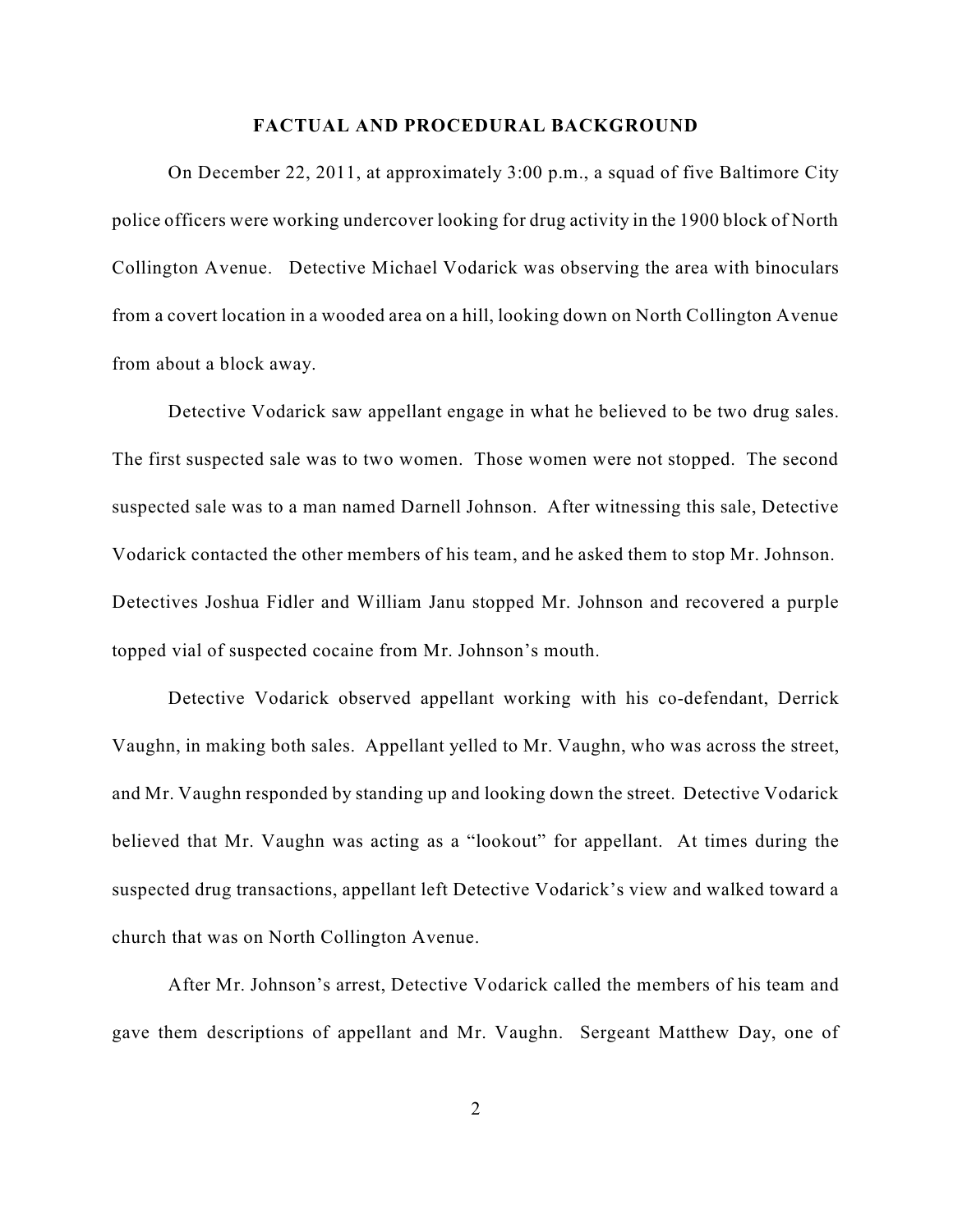Detective Vodarick's team, observed appellant kneeling near the corner of the church, appearing to be retrieving a plastic bag of CDS. When appellant saw Sergeant Day, he immediately fled.

Detective Kenneth Scott apprehended appellant. Prior to the apprehension, Detective Scott saw appellant throw a bag into the air. Purple-topped vials fell out of the bag, sixteen of which eventually were collected. Detective Fidler searched the area around the church and recovered a bag containing 25 purple-topped vials of suspected cocaine from between a wall and a shed on the church grounds. The suspected cocaine was tested and confirmed to be cocaine.

#### **DISCUSSION**

### **I.**

Appellant's first contention involves the court's ruling on a motion *in limine* filed by the State. He asserts that the ruling was improper for two reasons: (1) the court abused its discretion in denying his request for a continuance to prepare a response to the motion; and (2) the court erred in granting the motion.

#### **A.**

#### **Proceedings Below**

At the beginning of the first day of trial, the State filed a written motion *in limine* to preclude the defense from questioning Detective Vodarick regarding an unrelated investigation by the police department's Internal Investigation Division ("IID"). Defense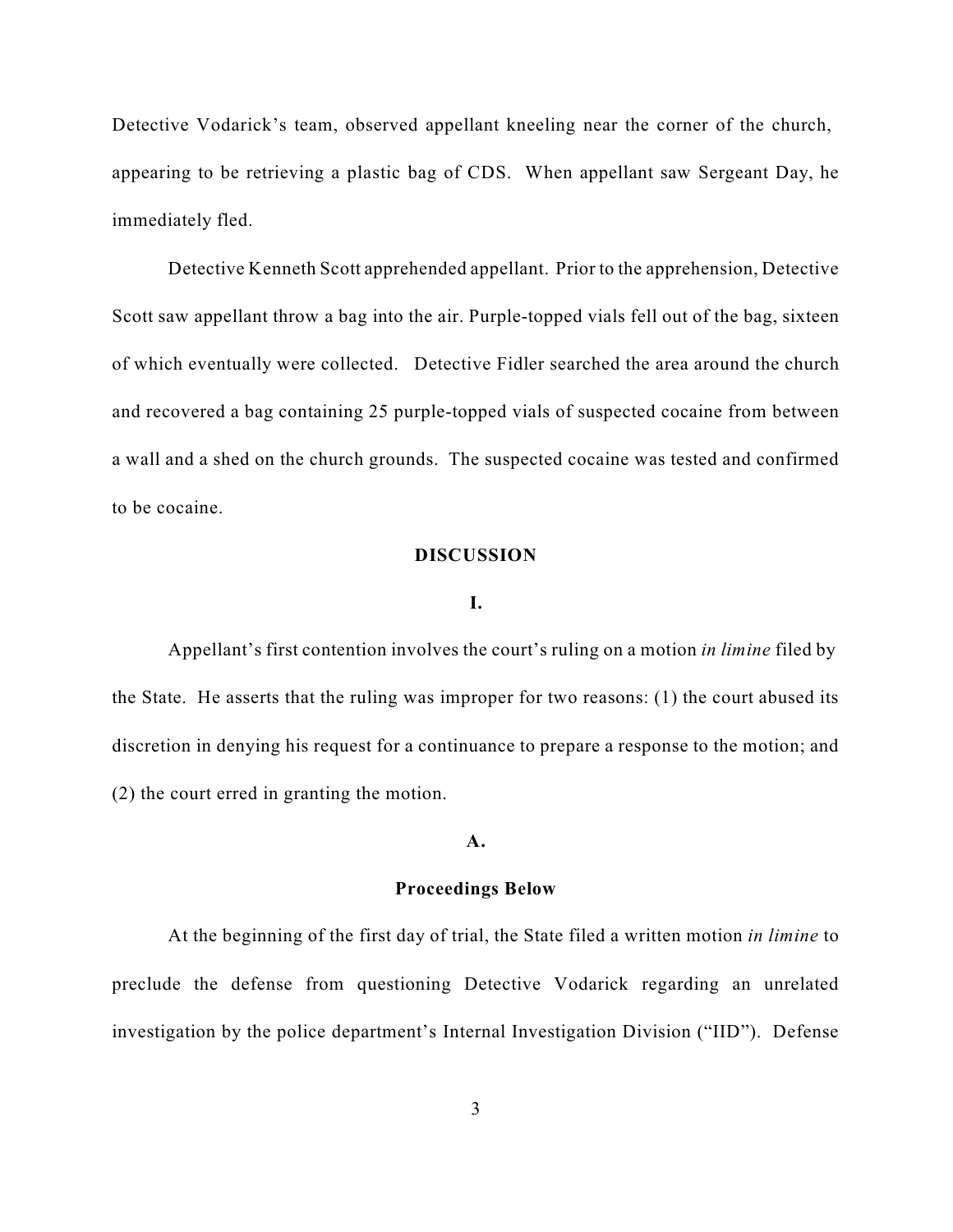counsel advised the court that he was not prepared to proceed with the motion because he had just received it, and he had not had an opportunity to investigate the information. Defense counsel asked the court to postpone the case for a week to allow him to prepare to address the motion.

The court denied the motion to postpone, stating:

Well, [counsel for Mr. Vaughn] has already made similar argument about the ability to have this motion heard now. And as I said before we took the lunch break, I'm going to hear the State's argument in connection with the motion and in conjunction with your opposition I'll hear the way in which the Defendants allege that they're prejudiced by the timing of the motion and then I'll decide at that point once I assess what information the State has and any other questions I may ask the State, whether it's [ripe] for a decision.

The State then explained the substance of the underlying investigation of Detective

Vodarick in the unrelated matter:

Okay. Your Honor, as you can see this goes back to September 21st, 2012. Detective Vodarick was involved in an arrest with other officers. One of the officers attempted to make an investigative stop of a citizen, Mr. Anthony Anderson and a physical encounter ensued. The results thereof was Mr. Anderson died.

Detective Vodarick and the other officers involved were suspended pursuant to standard procedures and an investigation is underway jointly by [IID] in conjunction with the State's Attorney's Office. That investigation is ongoing, unresolved. There have been no charges criminally, administratively or otherwise with respect to any of those involved.

The State argued that, because the alleged underlying conduct was assaultive in nature, it was not probative of Detective Vodarick's credibility, and therefore, it was not impeachable pursuant to Maryland Rule 5-608(b). It further argued that, pursuant to *Height*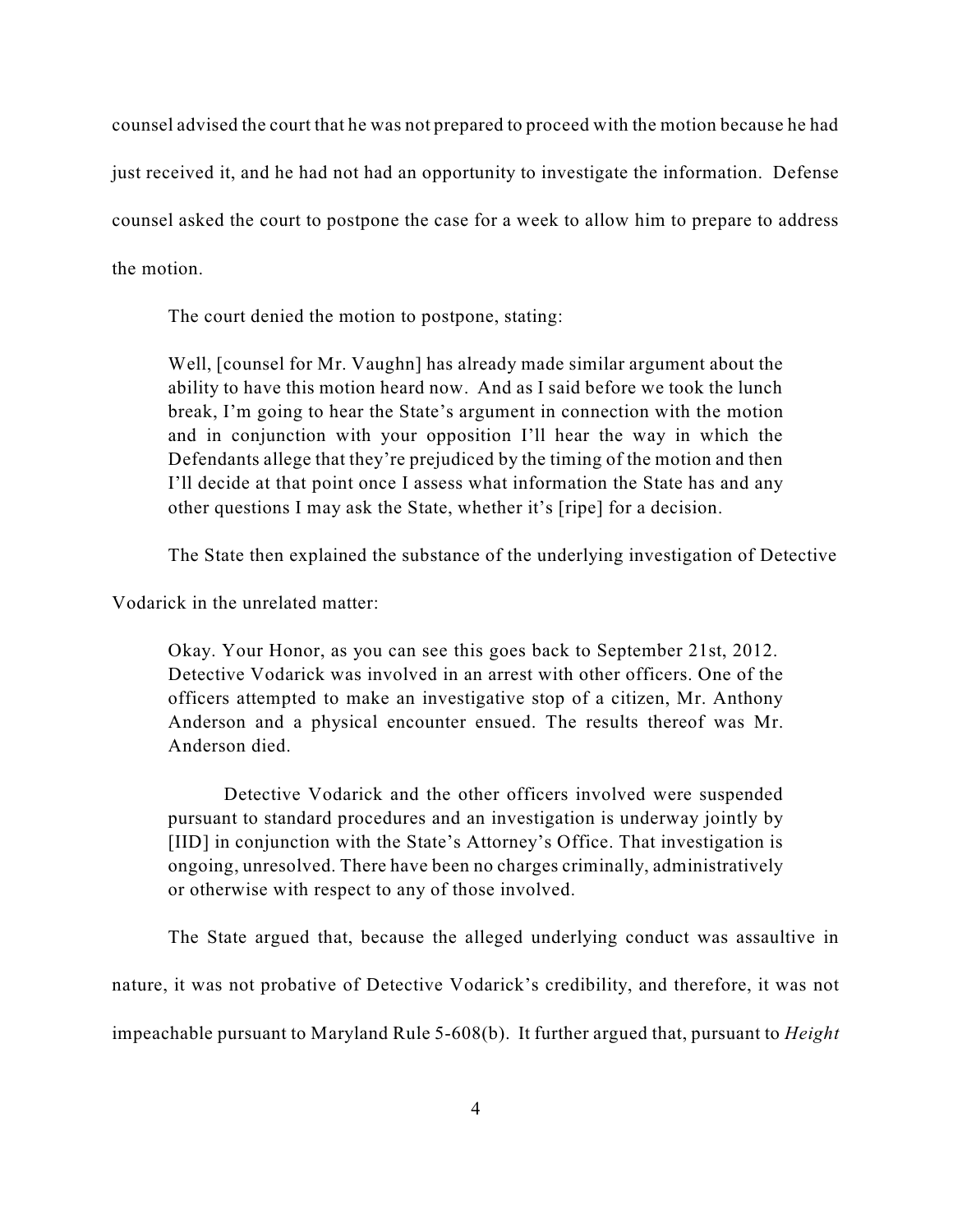*v. State*, 185 Md. App. 317, *vacated on other grounds*, 411 Md. 662 (2009), a police officer's suspension is not, without more, admissible to impeach his or her credibility, and because *Height* was so directly applicable to this case, appellant would suffer no prejudice due to the timing of the motion.

Defense counsel adopted the arguments made by Mr. Vaughn's counsel, who argued as follows:

We are not suggesting that we should or would be permitted to talk about any assaultive behavior because obviously that does not go to credibility; however, Your Honor, in this case there were reports in the public domain when this event occurred that the cause of death of this young man was due to the ingestion of drugs. That was I'm sure within a day or so of this incident.

About a week to ten days later the autopsy report was revealed which said that he died from blunt force trauma, which certainly suggests that there was some lying, misinformation, whatever it is that we want to call it. Somebody gave information that he died one way and we then find out about a week later that he died from a ruptured spleen and fractured ribs.

Defense counsel then requested the opportunity to examine Detective Vodarick in a

hearing outside the presence of the jury, stating that he wanted to ask Detective Vodarick if

he initially reported that Mr. Anderson died from "swallowing drugs." Counsel asserted that,

if Detective Vodarick lied about the cause of Mr. Anderson's death, his credibility could be

impeached.

Defense counsel then reiterated that he had not had enough time to research the issue.

He also complained that he had been provided only a summary of the incident, which impaired his ability to effectively argue the motion.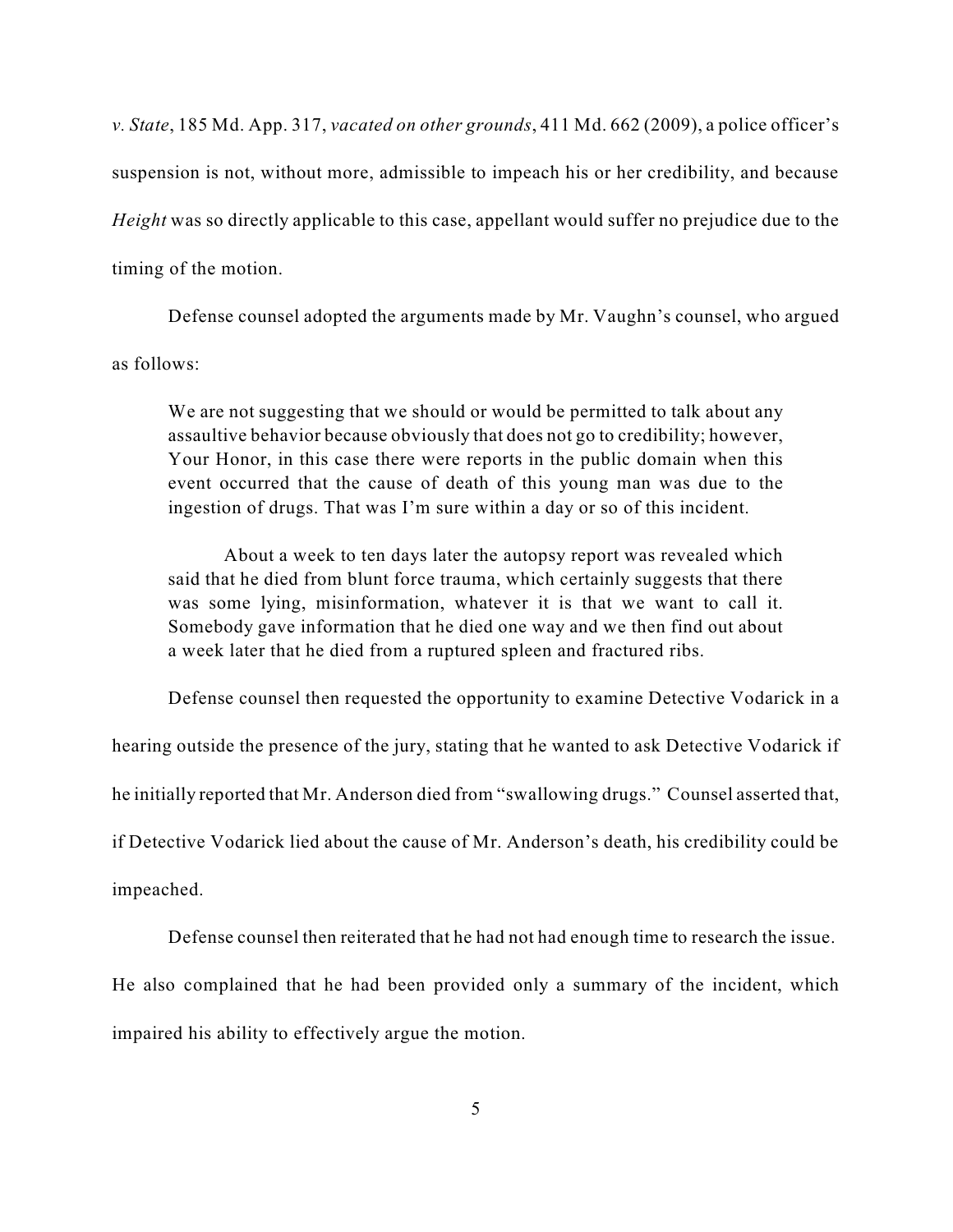The court then asked the prosecutor to respond to the argument that further investigation might reveal that Detective Vodarick had made a false statement. The State responded that it was not aware of any such statement, and it would have turned such a statement over to the defense if it was aware of such a statement. The prosecutor argued that defense counsel had the burden to present a factual basis from which the court could conclude that Detective Vodarick had been untruthful during the investigation.

After taking a recess to read the cases cited in the State's motion, the court granted the motion, stating as follows:

I conclude on the first issue that the motion is [ripe] for a decision. Both Defendants have asked for additional time, perhaps only a short amount of time to conduct further investigation, but I conclude that in these circumstancesthat investigation is unlikely to yield any information that would change the nature of the ruling on the motion in this case. Specifically because this concerns an ongoing investigation in which Detective Vodarick is involved and I've received no information that would suggest that that investigation is going to [be] concluded or that there would be any outcome of that investigation in the near term as opposed to - - on an indefinite schedule.

With respect to the motion[,] I'm guided by the cases cited by the State, particularly both the [Height] case and Colkley both cited by the State in its papers and both cases in which the court affirmed decisions of the trial court not to allow inquiry at trial into either the fact of suspension of an officer or into the underlying issues involving an investigation of an officer.

In this case under [Md.] Rule [5-608(b)], the Defendants would have to establish first that the information they're proffering to ask the officer would be relevant, then they would have to establish a factual basis outside of the hearing of the jury of the truth of that information and then they would be able to ask the question of the detective and be bound by his answer. Because the investigation is ongoing, I conclude that the Defendants would be unable to satisfy the showing of the truth of any of the information that they propose to ask.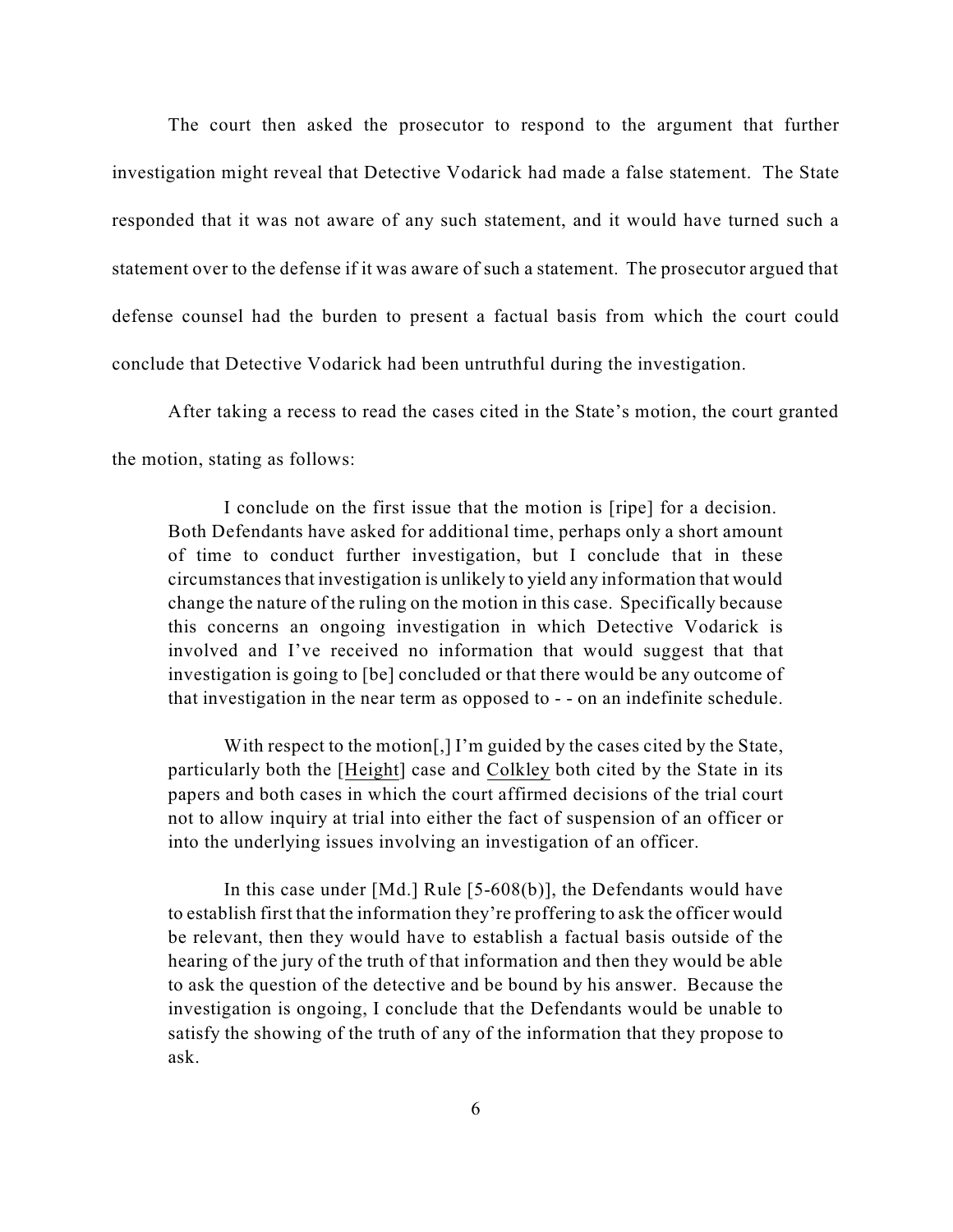The court further stated:

Any inquiry of Detective Vodarick in this – in these circumstances would inevitably lead into a mini trial or a side trial of the issues in the separate incident. And for reasons of trial management and a fairness to the officer, it is not possible to try that collateral issue within the context of this trial. Therefore, the State's motion will be granted.

#### **B.**

## **Parties' Contentions**

Appellant contends that the circuit court erred and abused its discretion in its ruling. As indicated, he contends that the ruling was improper because: (1) the court abused its discretion in failing to grant a continuance; and (2) it erred in granting the State's motion *in limine* to preclude examination of Detective Vodarick about an unrelated investigation. In support, he asserts that the court erred in "granting the motion, where the defense was not given any opportunity to determine whether 'a reasonable factual basis' existed 'for asserting that' the witness had lied during the IID investigation of his wrongdoing."

The State contends that appellant's argument that a continuance was necessary "to review an IID file is not preserved for review because [appellant] never sought, by subpoena or otherwise, to review an IID file below." It asserts that appellant "could have sought to obtain the IID file at any time after the trial court ruled and before the close of the evidence at trial," and appellant's appellate argument, "that a continuance was necessary so that he could subpoena the IID file, therefore, should be rejected as unpreserved." In any event, the State contends that the court did not abuse its discretion in denying appellant's request to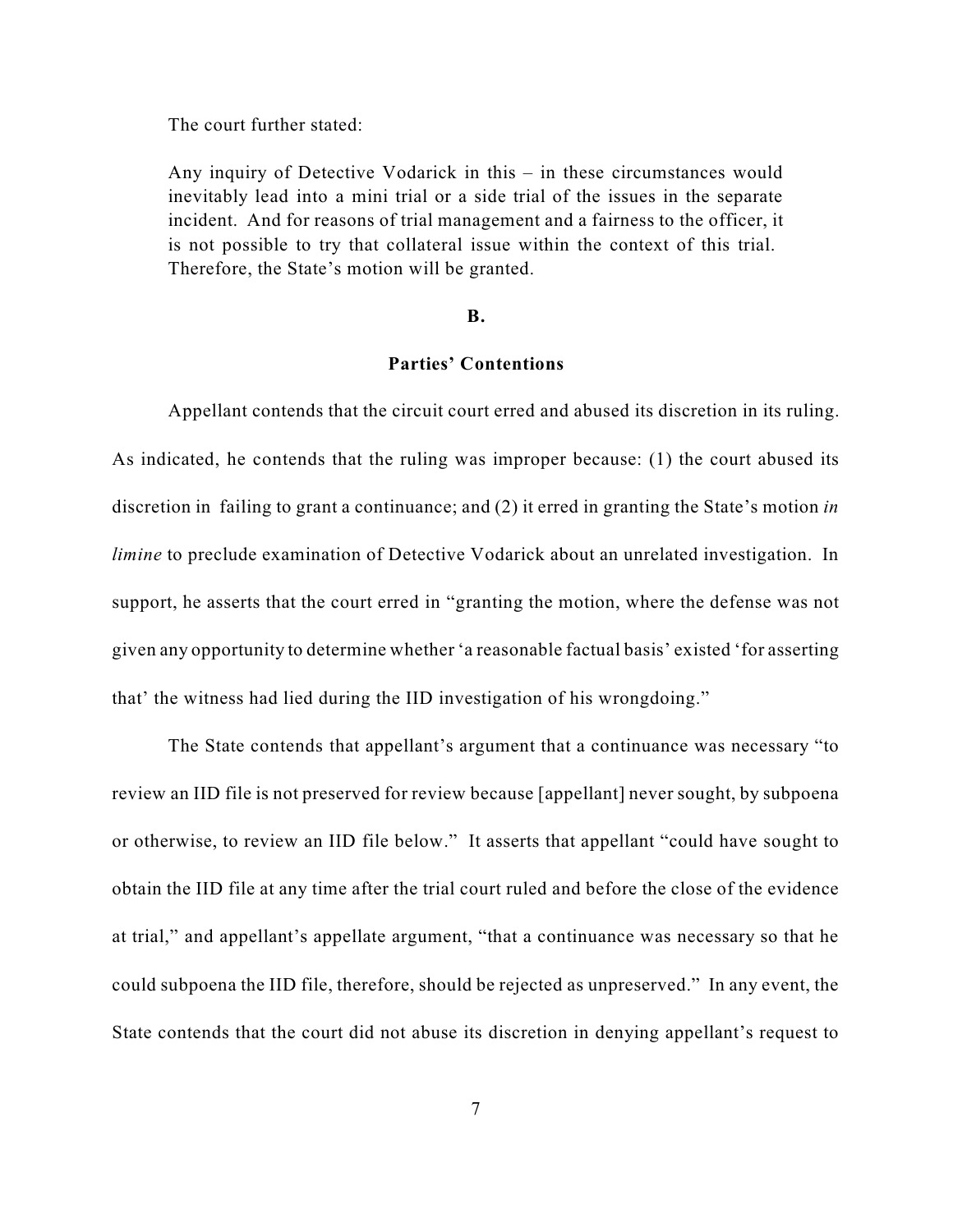continue the trial for a week. It asserts that "the contents of the IID file in this case – if one existed and had counsel sought to obtain it – was not even arguably relevant and usable, and a motion to continue, therefore, would have been fruitless." It contends that there was no evidence that Detective Vodarick lied about the unrelated case.<sup>3</sup>

#### **C.**

## **Analysis**

We address first the contention that the court erred in granting the motion *in limine* to exclude questioning of Detective Vodarick regarding the unrelated case. In *Fields v. State*, 432 Md. 650, 673-74 (2013), the Court of Appeals discussed the requisite analysis to determine whether a person may impeach a witness' credibility with prior bad acts pursuant to Maryland Rule 5-608(b). $4$  The Court explained as follows:

<sup>&</sup>lt;sup>3</sup> The State further asserts that, because Detective Vodarick now has been cleared of any wrongdoing, there would be no basis for impeaching Detective Vodarick in a new trial. Accordingly, it argues, the issue before us is moot. Because the sole basis for this argument is a citation to a newspaper article, appellant has not responded to this argument, and we conclude that the argument fails on the merits, we shall not address this contention.

<sup>&</sup>lt;sup>4</sup> Maryland Rule 5-608(b) provides:

**Impeachment by Examination Regarding Witness's Own Prior Conduct Not Resulting in Convictions.** The court may permit any witness to be examined regarding the witness's own prior conduct that did not result in a conviction but that the court finds probative of a character trait of untruthfulness. Upon objection, however, the court may permit the inquiry only if the questioner, outside the hearing of the jury, establishes a reasonable factual basis for asserting that the conduct of the witness occurred. The conduct may not be proved by extrinsic evidence.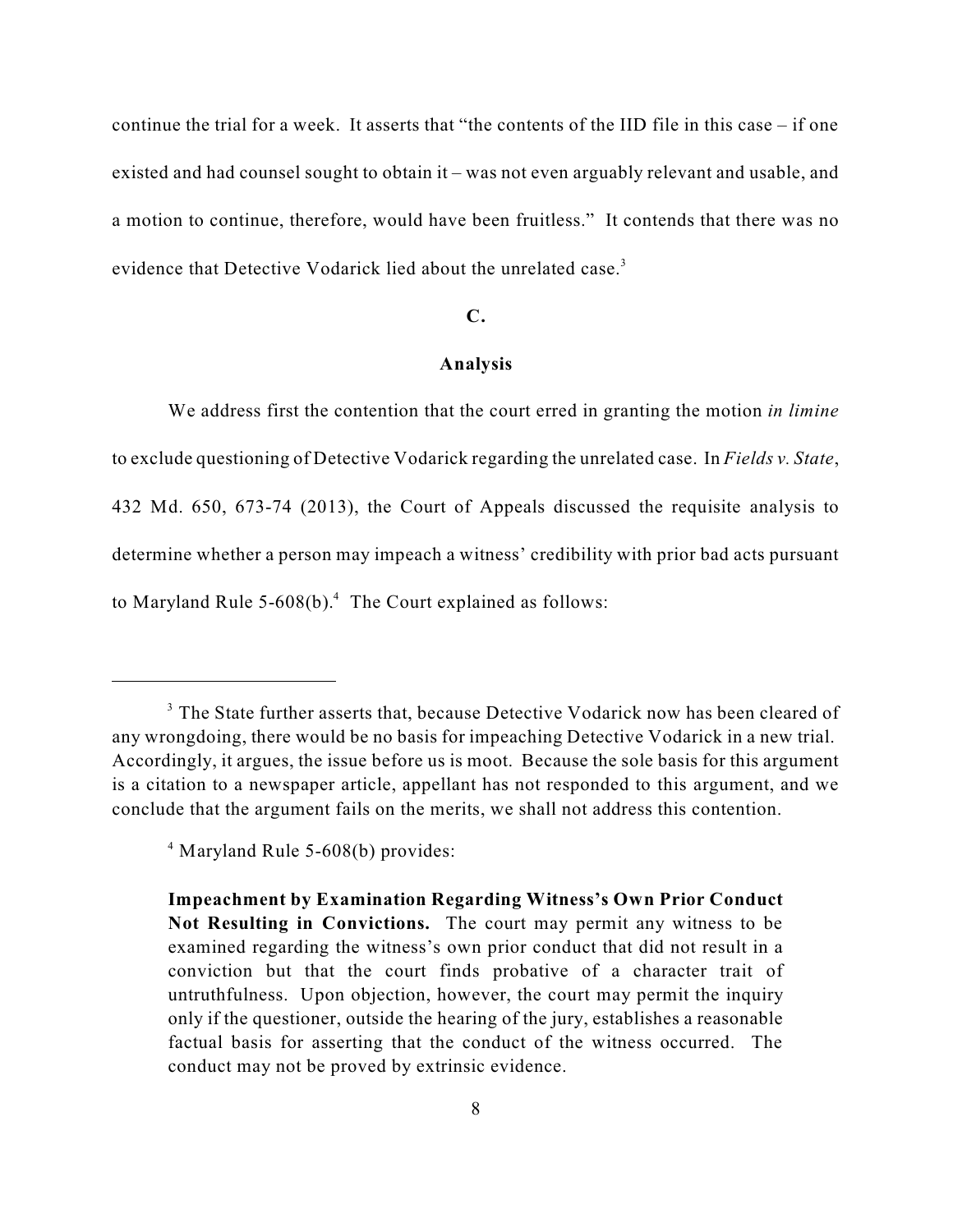[A]lthough "mere accusations of crime or misconduct may not be used to impeach," we have allowed, given a proper showing, cross-examination of a witness regarding "prior bad acts which are relevant to an assessment of the witness' credibility." [*State v. Cox*, 298 Md. 173, 179 (1983)]. To be sure, "if the bad acts are not conclusively demonstrated by a conviction, the trial judge must exercise greater care in determining the proper scope of cross-examination." *Robinson v. State*, 298 Md. 193, 200, 468 A.2d 328 (1983). Nevertheless, such inquiry is allowed "when the trial judge is satisfied that there is a reasonable basis for the question, that the primary purpose of the inquiry is not to harass or embarrass the witness, and that there is little likelihood of obscuring the issue on trial." *Cox*, 298 Md. at 180, 468 A.2d 319. . . . [T]he trial judge must be alert to the possibility of prejudice outweighing the probative value of the inquiry. *Id.*; *see* Md. Rule 5-403. Indeed, "when impeachment is the aim, the relevant inquiry is not whether the witness has been accused of misconduct by some other person, but whether the witness actually committed the prior bad act. A hearsay accusation of guilt has little logical relevance to the witness' credibility." *Cox*, 298 Md. at 181, 468 A.2d 319.

*Id.* at 673-74.

In *Fields*, the Court of Appeals held that, where IID had investigated allegations of timesheet tampering by a detective who was a witness, and found the allegation sustained, this constituted a reasonable basis that the asserted bad conduct, which was probative of credibility, had occurred. Id. at 674-75. In this case, however, the investigation was ongoing. Unlike in *Fields*, there was no undisputed allegation involving credibility that was "sustained." The trial court properly prevented appellant from questioning Detective Vodarick about whether he lied about the cause of death in the unrelated case where appellant did not proffer a reasonable basis to believe that this conduct occurred.

Appellant contends, however, that the court erred in failing to grant him a postponement to give him an opportunity to determine whether "a reasonable factual basis"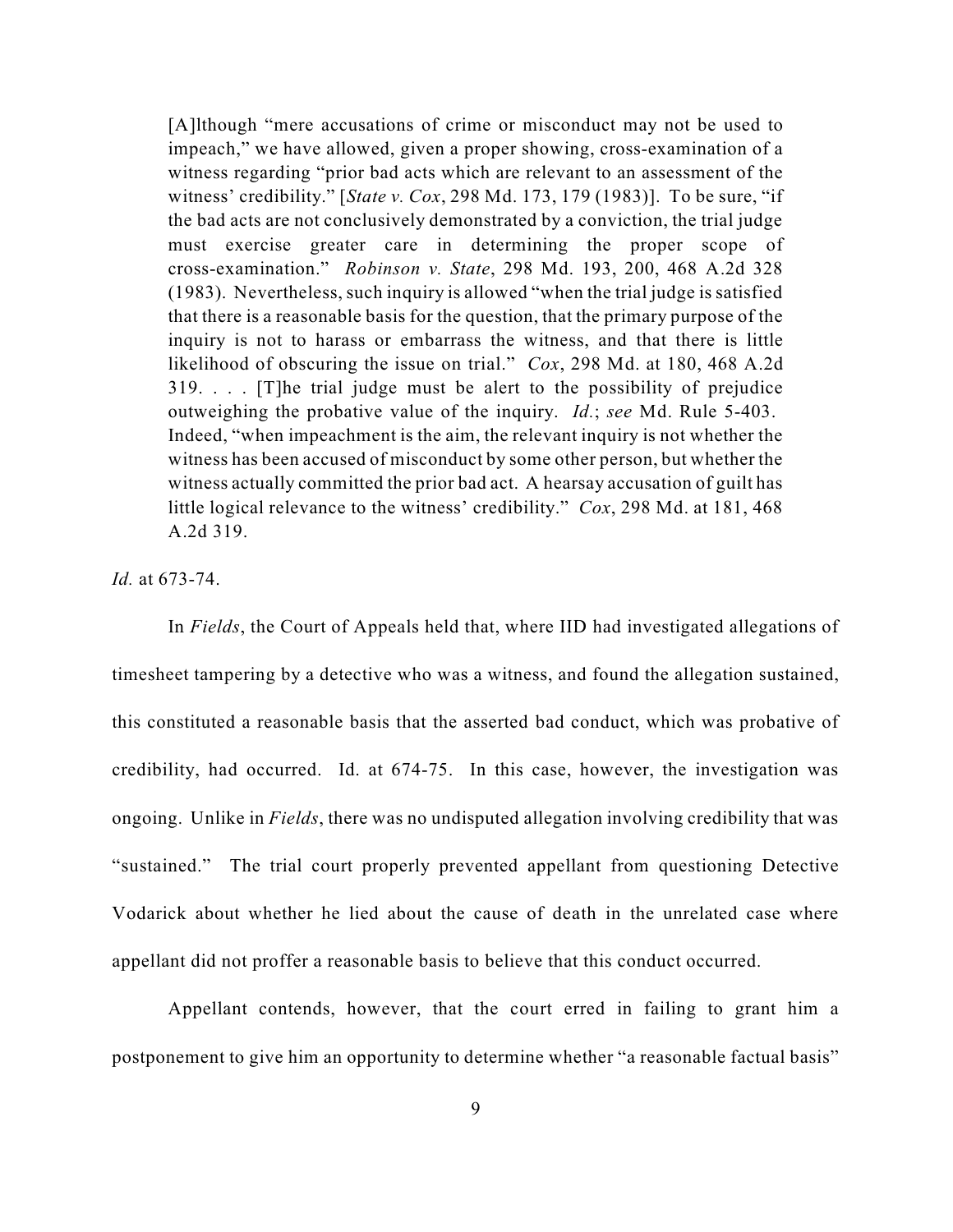existed that Detective Vodarick had lied during the IID investigation in the unrelated case. We have described the standard of review for the denial of requests for continuance, as follows:

We review the decision to deny a motion for a continuance for an abuse of discretion: "[t]o grant or deny a . . . motion for continuance is 'in the sound discretion of the trial court.'" *Serio v. Baystate Props., LLC*, 209 Md. App. 545, 554, 60 A.3d 475 (2013) (quoting *Das v. Das*, 133 Md. App. 1, 31, 754 A.2d 441 (2000)); *see also* Md. Rule 2-508. Unless we conclude that the trial court acted arbitrarily, we will not review its decision on appeal, *Das*, 133 Md. App. at 16, 754 A.2d 441, and will reverse only in "exceptional instances where there was prejudicial error." *Thanos v. Mitchell*, 220 Md. 389, 392, 152 A.2d 833 (1959). We have described such an abuse of discretion as occurring only "'where no reasonable person would take the view adopted by the [trial] court,'" *North v. North*, 102 Md. App. 1, 13, 648 A.2d 1025 (1994) (quoting *In re: Marriage of Morse*, 240 Ill.App.3d 296, 180 Ill.Dec. 563, 607 N.E.2d 632, 640 (1993)), or where the court acts "'without reference to any guiding rules or principles,'" *id.* (quoting *Long John Silver's, Inc. v. Martinez*, 850 S.W.2d 773, 775 (Tex.App.1993)).

*Prince v. State*, 216 Md. App. 178, 203-04, *cert. denied*, 438 Md. 741 (2014).

Here, the circuit court denied the motion to postpone after finding that a postponement was unlikely to generate any information that would change the court's ruling, noting that the investigation was ongoing, with no indication that it would be concluded in the near future. We perceive no abuse of discretion in this regard.

## **II.**

Appellant's next contention involves his sentence. At the time of sentencing, appellant had two prior drug convictions, which qualified him for an enhanced sentence as a third-time offender under Md. Code (2012 Repl. Vol.) § 5-608(c) of the Criminal Law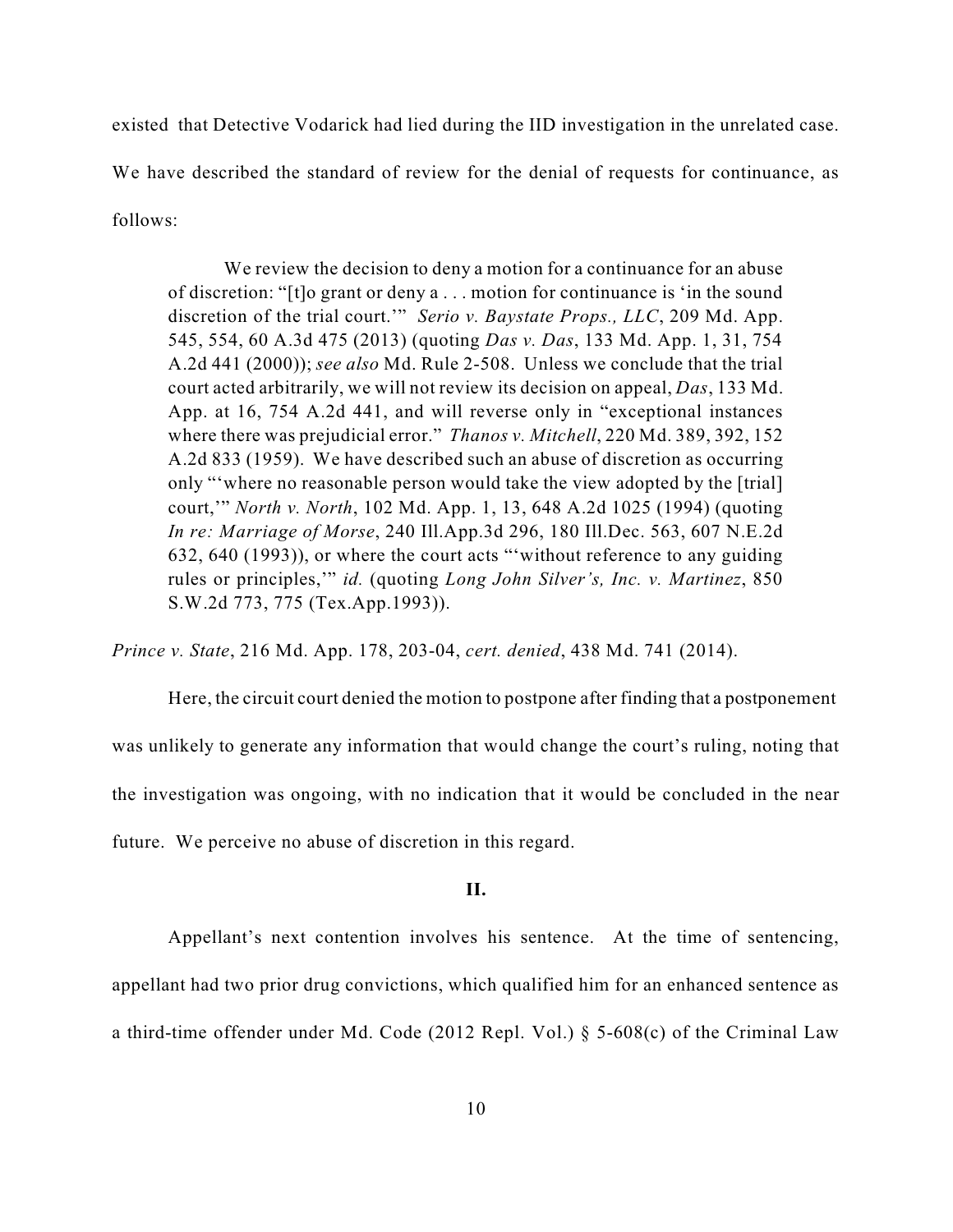Article ("C.L."). The court imposed the mandatory sentence of 25 years without the possibility of parole on appellant's conviction for distribution of cocaine *and* on his conviction for possession with intent to distribute cocaine, and it ordered that the two sentences run concurrently.

Appellant contends that the court erred when it imposed two separate sentences of 25 years without parole. Citing our opinion in *Veney v. State*, 130 Md. App. 135, *cert. denied,* 358 Md. 610 (2000), appellant contends that one of the two sentences must be vacated. The State agrees that, "pursuant to *Veney*, the trial court should have imposed only one sentence of 25 years without parole."

In *Veney*, the defendant had been convicted of possession of cocaine, possession with intent to distribute cocaine, possession of heroin, and possession with intent to distribute heroin. *Id.* at 139. The defendant was a second-time offender, and the court imposed the mandatory sentence of 10 years without parole for each conviction. *Id.*

On appeal, this Court concluded that it was ambiguous whether the enhanced penalty statute applied only to the "second conviction" or to all convictions arising from a course of conduct. *Id.* at 147. Because an ambiguous penal statute is subject to the rule of lenity, this Court construed the statute against the State and in favor of the defendant, holding: "The enhanced penalty may only be imposed upon the second conviction, and while either [of] appellant's possession with intent to distribute convictions so qualify, we conclude that both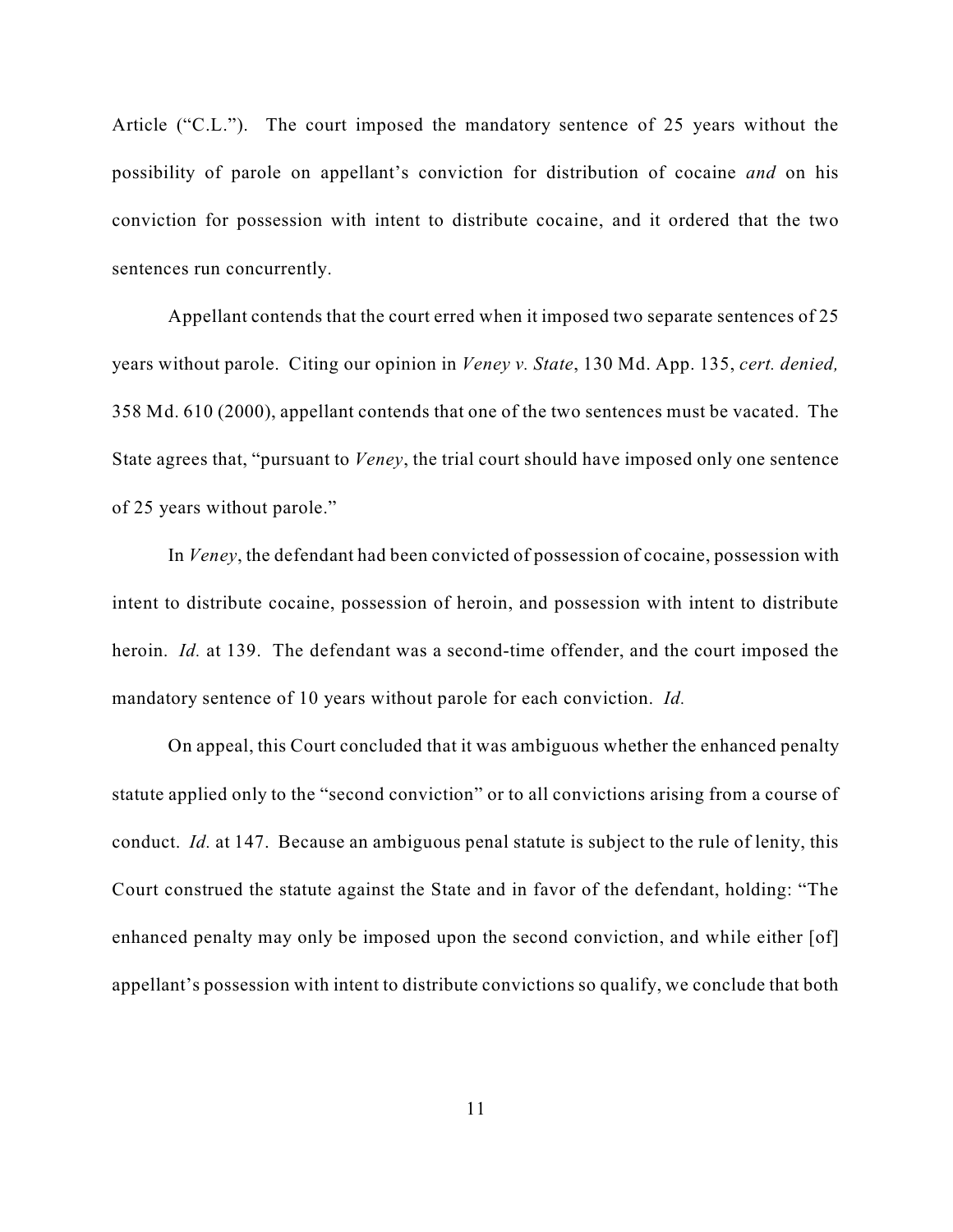do not qualify." *Id.* at 149. The Court ordered that the sentences for each of the intent to distribute convictions be vacated and the case be remanded for resentencing. *Id.* at 156.

Similarly, here, either of appellant's convictions, possession with intent to distribute CDS or distribution of CDS, qualified for enhanced sentencing pursuant to C.L.  $\S$  5-608(c). The court, however, was permitted to impose the enhanced penalty on only one of those convictions, not both. Accordingly, as in *Veney*, we vacate appellant's sentences and remand for re-sentencing.

#### **III.**

Appellant's final contention is that the circuit court erred in failing to merge, for sentencing purposes, his conviction for possession of CDS with the intent to distribute into his conviction for distribution of CDS. Appellant implicitly acknowledges that the evidence supported a jury finding that the convictions were based on separate acts: (1) the act of distribution to Mr. Johnson, and (2) possession of the baggie of 16 purple-topped vials of cocaine that he threw after the detective approached him or constructive possession of the baggies with 25 vials secreted next to the church. Appellant argues, however, that because the jury did not specifically delineate the basis for each conviction, fundamental fairness requires merger of the convictions.

The State disagrees. Noting that appellant agreed below that the two convictions should not merge, the State argues that appellant affirmatively waived this issue, and therefore, it is not before this Court for review. In any event, the State contends that the